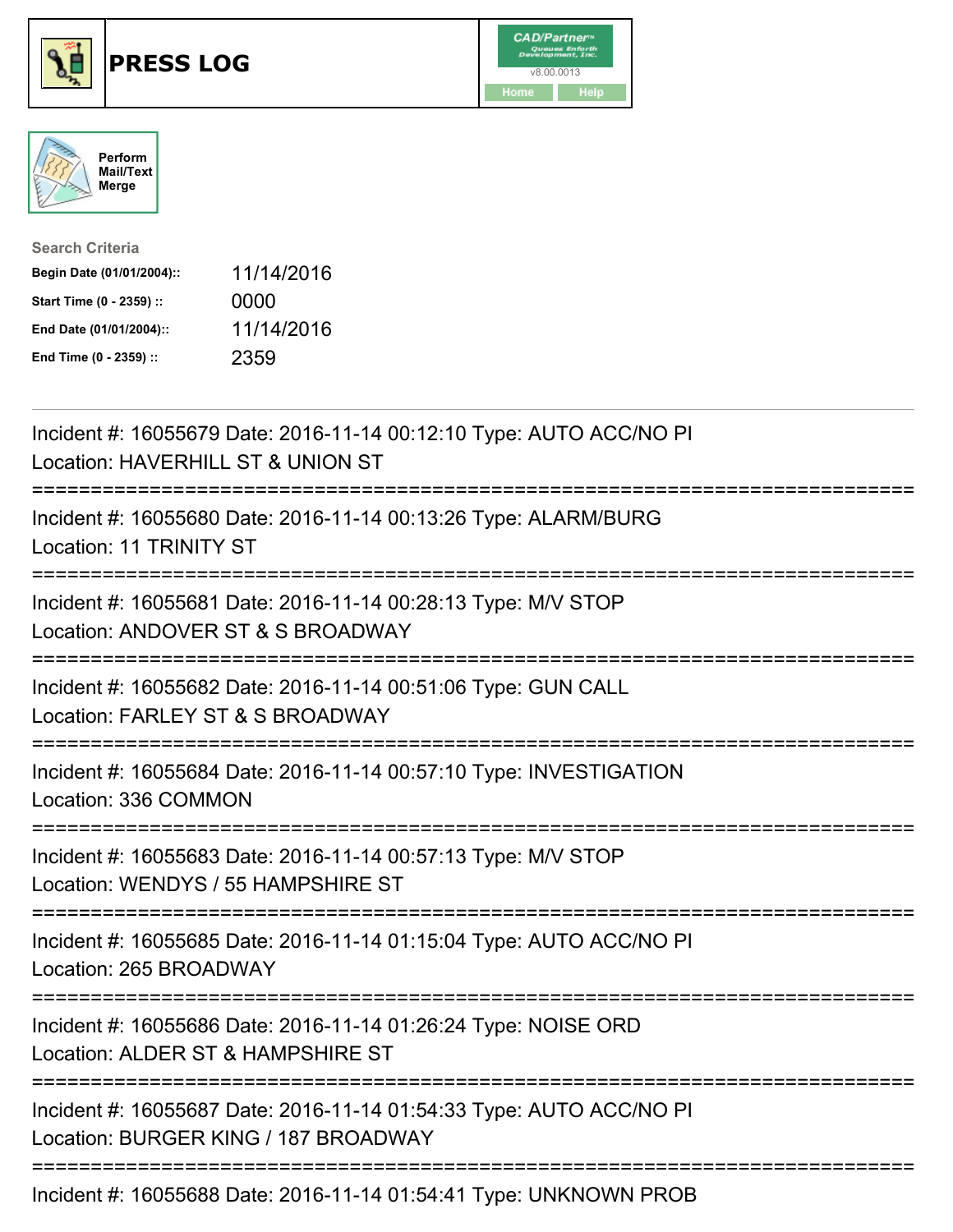| Location: REALTY LLC / 525 ESSEX ST<br>======================                                                                       |
|-------------------------------------------------------------------------------------------------------------------------------------|
| Incident #: 16055689 Date: 2016-11-14 01:59:14 Type: A&B D/W PAST<br>Location: 59 JACKSON ST<br>----------------------------------- |
| Incident #: 16055690 Date: 2016-11-14 02:03:21 Type: MEDIC SUPPORT<br>Location: YMCA / 40 LAWRENCE ST                               |
| Incident #: 16055691 Date: 2016-11-14 02:12:20 Type: M/V STOP<br>Location: ESSEX ST & FRANKLIN ST                                   |
| Incident #: 16055692 Date: 2016-11-14 02:23:03 Type: MAN DOWN<br>Location: 89 CROSS ST                                              |
| Incident #: 16055693 Date: 2016-11-14 02:26:24 Type: M/V STOP<br>Location: AMESBURY ST & COMMON ST<br>:===========================  |
| Incident #: 16055694 Date: 2016-11-14 02:29:26 Type: DISTURBANCE<br>Location: 31 BENNINGTON ST FL 2                                 |
| Incident #: 16055695 Date: 2016-11-14 02:35:01 Type: M/V STOP<br>Location: CROSS ST & MANCHESTER ST                                 |
| Incident #: 16055696 Date: 2016-11-14 02:42:42 Type: BUILDING CHK<br>Location: 13 HALLENAN AV                                       |
| Incident #: 16055697 Date: 2016-11-14 02:45:51 Type: BUILDING CHK<br>Location: 703 HAVERHILL ST                                     |
| Incident #: 16055698 Date: 2016-11-14 02:51:54 Type: SPECIAL CHECK<br>Location: 81 CYPRESS AV                                       |
| Incident #: 16055699 Date: 2016-11-14 03:12:27 Type: AUTO ACC/NO PI<br>Location: 352 HAVERHILL ST                                   |
| Incident #: 16055700 Date: 2016-11-14 03:22:08 Type: SUICIDE ATTEMPT<br>Location: 11 TEWKSBURY ST                                   |
| Incident #: 16055701 Date: 2016-11-14 03:30:34 Type: BUILDING CHK<br>Location: ELAINE'S / 234 HAMPSHIRE ST                          |
| Incident #: 16055702 Date: 2016-11-14 03:35:56 Type: M/V STOP                                                                       |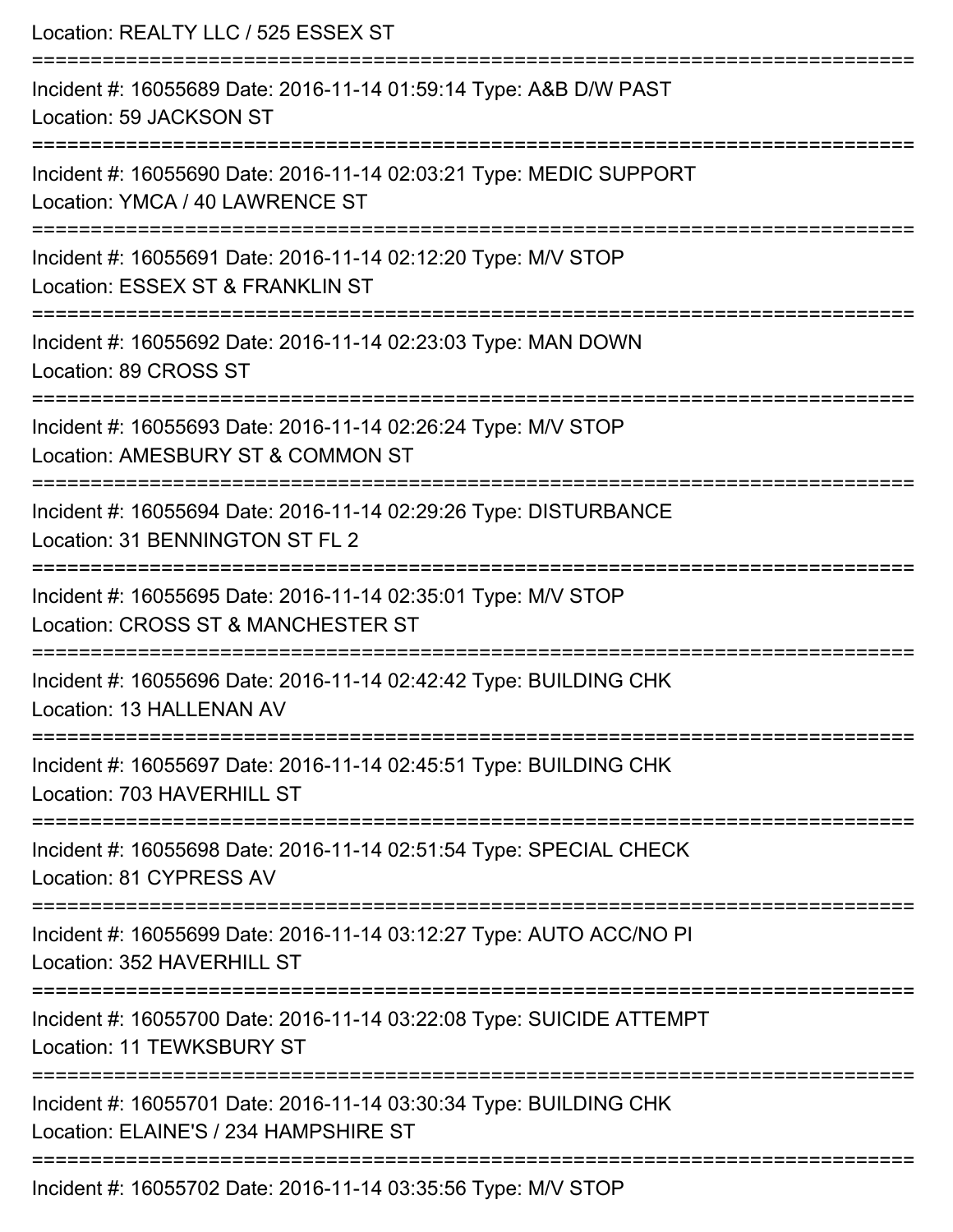| Incident #: 16055703 Date: 2016-11-14 03:55:08 Type: M/V STOP<br>Location: BROADWAY & CROSS ST                                       |
|--------------------------------------------------------------------------------------------------------------------------------------|
| Incident #: 16055704 Date: 2016-11-14 05:27:06 Type: AUTO ACC/UNK PI<br>Location: BELLEVUE ST & HAVERHILL ST                         |
| Incident #: 16055705 Date: 2016-11-14 06:25:17 Type: ROBBERY PAST<br>Location: 9 SAXONIA AV                                          |
| Incident #: 16055706 Date: 2016-11-14 06:28:55 Type: M/V STOP<br>Location: DURHAM ST & NEWTON ST                                     |
| Incident #: 16055707 Date: 2016-11-14 06:31:03 Type: A&B PAST<br>Location: 87 ALDER ST                                               |
| Incident #: 16055708 Date: 2016-11-14 06:46:21 Type: STOL/MV/PAS<br>Location: 26 CROSS ST #2                                         |
| Incident #: 16055709 Date: 2016-11-14 07:06:10 Type: M/V STOP<br>Location: JEFFERSON ST & MT VERNON ST                               |
| Incident #: 16055710 Date: 2016-11-14 07:14:06 Type: M/V STOP<br>Location: AMESBURY ST & HAVERHILL ST                                |
| Incident #: 16055711 Date: 2016-11-14 07:21:54 Type: ALARM/BURG<br>Location: 678 HAVERHILL ST                                        |
| Incident #: 16055712 Date: 2016-11-14 07:25:29 Type: PARK & WALK<br>Location: 0 BROADWAY                                             |
| =============================<br>Incident #: 16055713 Date: 2016-11-14 07:30:53 Type: M/V STOP<br>Location: KINGSTON ST & S BROADWAY |
| Incident #: 16055714 Date: 2016-11-14 07:43:06 Type: DISTURBANCE<br><b>Location: LENOX ST</b>                                        |
| Incident #: 16055715 Date: 2016-11-14 07:50:27 Type: LIC PLATE STO<br>Location: 34 CHESTNUT ST                                       |
| Incident #: 16055716 Date: 2016-11-14 07:58:00 Type: M/V STOP<br>INIMANI OT A O DOOADIMAN                                            |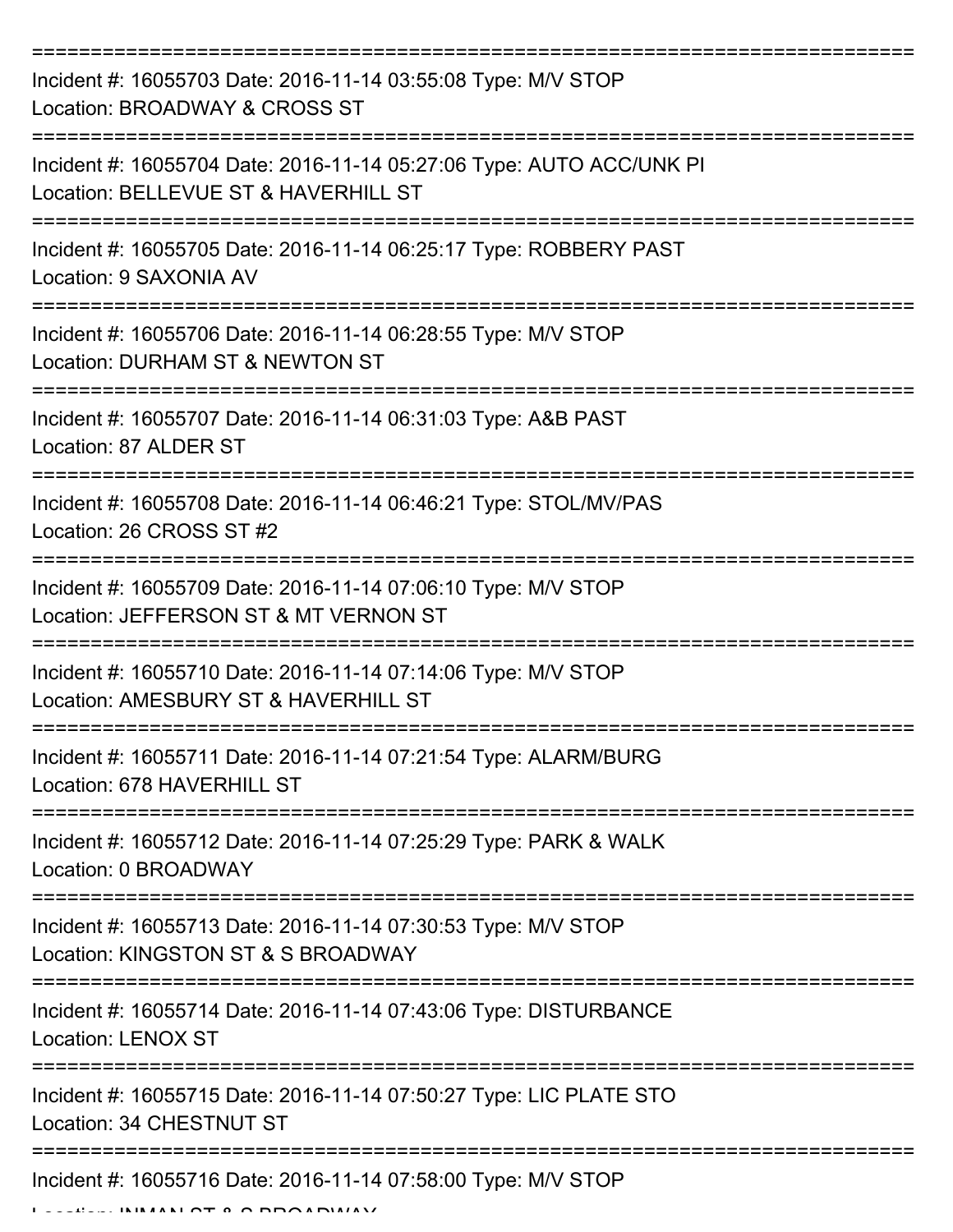| Incident #: 16055717 Date: 2016-11-14 08:14:55 Type: CLOSE STREET<br>Location: ACTON ST & WEST ST                    |
|----------------------------------------------------------------------------------------------------------------------|
| Incident #: 16055718 Date: 2016-11-14 08:18:39 Type: CLOSE STREET<br>Location: ESSEX ST & MARGIN ST                  |
| Incident #: 16055720 Date: 2016-11-14 08:24:05 Type: DETAIL<br>Location: E HAVERHILL ST & FERRY ST                   |
| Incident #: 16055719 Date: 2016-11-14 08:25:00 Type: SUS PERS/MV<br>Location: 109 GARDEN ST                          |
| Incident #: 16055721 Date: 2016-11-14 08:31:27 Type: FIRE<br>Location: BRUCE SCHOOL / 135 BUTLER ST                  |
| Incident #: 16055722 Date: 2016-11-14 08:39:18 Type: STOL/MV/PAS<br>Location: 147 ABBOTT ST<br>--------------------- |
| Incident #: 16055723 Date: 2016-11-14 08:41:35 Type: GENERAL SERV<br>Location: APPLETON ST & METHUEN ST              |
| Incident #: 16055724 Date: 2016-11-14 09:09:15 Type: MAL DAMAGE<br>Location: NICKS PLACE / 195 LOWELL ST             |
| Incident #: 16055725 Date: 2016-11-14 09:10:07 Type: ALARM/BURG<br>Location: 479 BROADWAY                            |
| Incident #: 16055726 Date: 2016-11-14 09:22:05 Type: COURT DOC SERVE<br>Location: 82 KINGSTON ST                     |
| Incident #: 16055727 Date: 2016-11-14 09:32:16 Type: LIC PLATE STO<br>Location: 67 FARNHAM ST #3                     |
| Incident #: 16055728 Date: 2016-11-14 09:41:27 Type: M/V STOP<br>Location: 31 BOWDOIN ST                             |
| Incident #: 16055729 Date: 2016-11-14 09:44:36 Type: HIT & RUN M/V<br>Location: 7 BROADWAY                           |
| Incident #: 16055730 Date: 2016-11-14 09:48:28 Type: HIT & RUN M/V                                                   |

Location: 7 BBOADWAY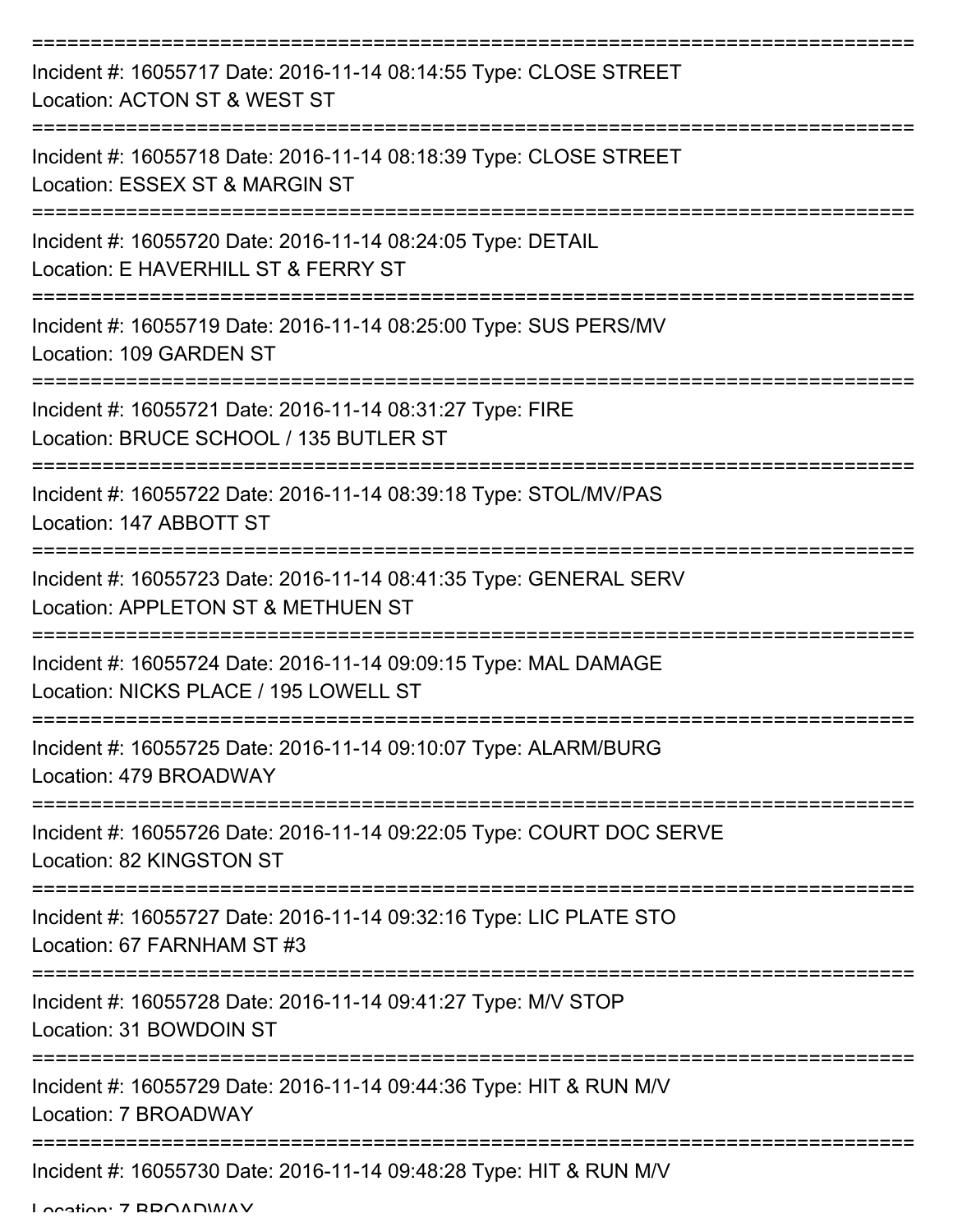| Incident #: 16055731 Date: 2016-11-14 09:54:09 Type: SUICIDE ATTEMPT<br>Location: 25 MARSTON ST #202 FL 2                        |
|----------------------------------------------------------------------------------------------------------------------------------|
| Incident #: 16055732 Date: 2016-11-14 10:01:18 Type: SELECTIVE ENF<br>Location: SOUTH COMMON                                     |
| Incident #: 16055733 Date: 2016-11-14 10:04:22 Type: MEDIC SUPPORT<br>Location: VALEBROOK APARTMENTS / 11 SUMMER ST #N107        |
| Incident #: 16055734 Date: 2016-11-14 10:05:11 Type: 209A/SERVE<br>Location: 41 VINE ST                                          |
| Incident #: 16055735 Date: 2016-11-14 10:09:08 Type: M/V STOP<br>Location: LOWELL & HAMPSHIRE                                    |
| Incident #: 16055736 Date: 2016-11-14 10:09:40 Type: M/V STOP<br>Location: OSGOOD ST & SALEM ST                                  |
| Incident #: 16055737 Date: 2016-11-14 10:14:19 Type: 209A/SERVE<br>Location: 71 FERN ST<br>:====================                 |
| Incident #: 16055738 Date: 2016-11-14 10:15:20 Type: PARK & WALK<br>Location: BROADWAY                                           |
| Incident #: 16055739 Date: 2016-11-14 10:20:37 Type: M/V STOP<br>Location: SHAWSHEEN & ABBOTT                                    |
| Incident #: 16055740 Date: 2016-11-14 10:23:32 Type: COURT DOC SERVE<br>Location: 51 STEARNS AV<br>----------------------------- |
| Incident #: 16055741 Date: 2016-11-14 10:24:04 Type: ALARM/HOLD<br>Location: OMNI DIGITAL / 92 S BROADWAY                        |
| Incident #: 16055742 Date: 2016-11-14 10:27:00 Type: WARRANT SERVE<br>Location: 29 PEARL ST                                      |
| Incident #: 16055743 Date: 2016-11-14 10:31:04 Type: GENERAL SERV<br>Location: AMESBURY ST & LOWELL ST                           |
| Incident #: 16055744 Date: 2016-11-14 10:33:51 Type: COURT DOC SERVE<br>Location: 39 BUSWELL ST                                  |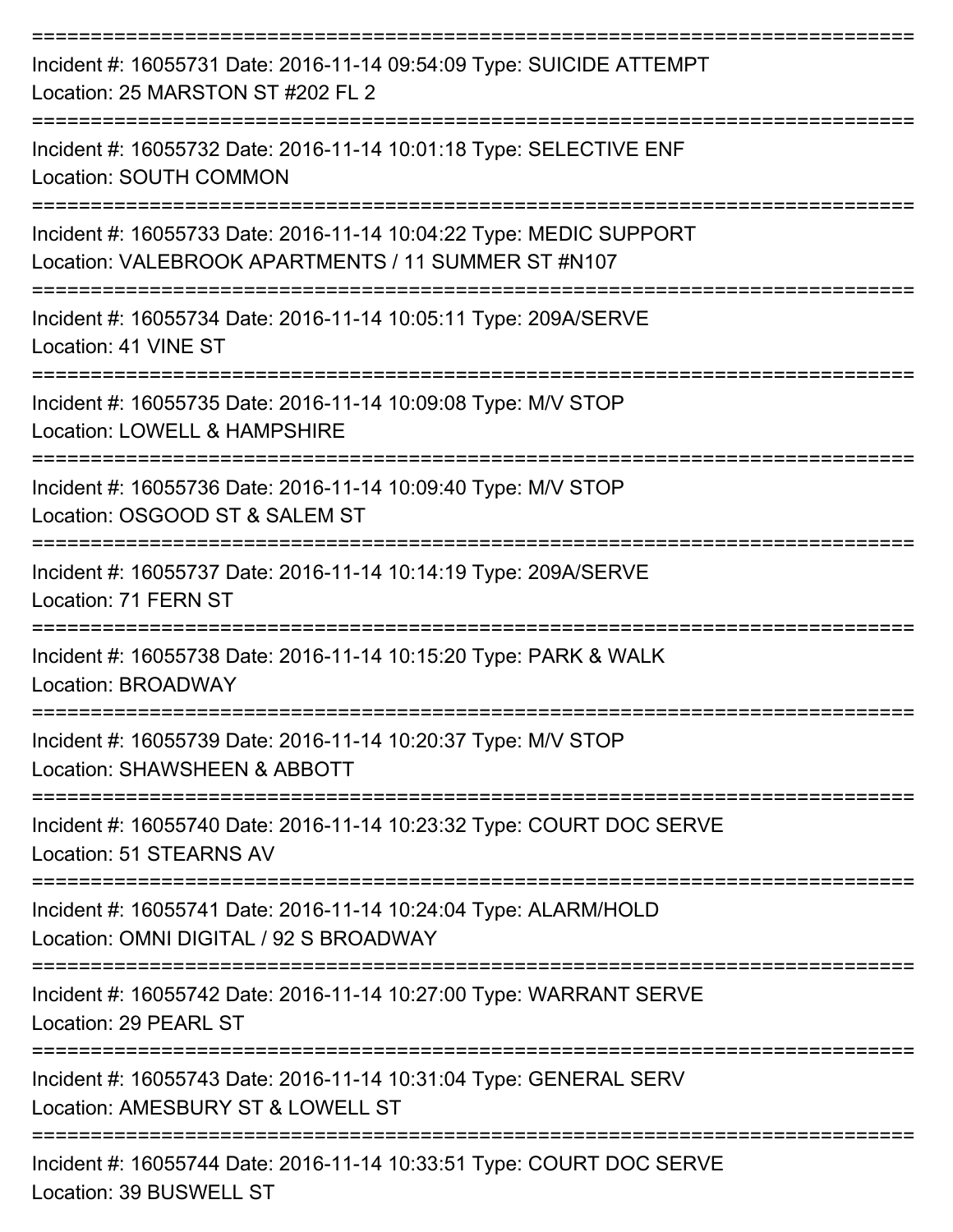| Incident #: 16055745 Date: 2016-11-14 10:34:23 Type: M/V STOP<br>Location: LOWELL & AMESBURY                 |
|--------------------------------------------------------------------------------------------------------------|
| Incident #: 16055746 Date: 2016-11-14 10:48:48 Type: STOL/MV/PAS<br>Location: 132 SPRINGFIELD ST             |
| Incident #: 16055748 Date: 2016-11-14 10:52:13 Type: B&E/PAST<br>Location: 170 COMMON ST #302                |
| Incident #: 16055747 Date: 2016-11-14 10:52:32 Type: INVEST CONT<br>Location: 439 S. UNION ST                |
| Incident #: 16055749 Date: 2016-11-14 11:21:57 Type: SPECIAL CHECK<br>Location: 81 CYPRESS AV                |
| Incident #: 16055750 Date: 2016-11-14 11:32:32 Type: DRUG OVERDOSE<br>Location: 279 ERVING AV                |
| Incident #: 16055751 Date: 2016-11-14 11:38:21 Type: ALARM/HOLD<br>Location: BOSTON MARKET / 435 WINTHROP AV |
| Incident #: 16055752 Date: 2016-11-14 11:43:35 Type: AUTO ACC/NO PI<br>Location: 270 PROSPECT ST             |
| Incident #: 16055753 Date: 2016-11-14 11:50:51 Type: HIT & RUN M/V<br>Location: LAWRENCE ST & TRENTON ST     |
| Incident #: 16055754 Date: 2016-11-14 11:53:30 Type: CRUISER ACCID<br>Location: 94 S UNION ST                |
| Incident #: 16055755 Date: 2016-11-14 11:56:23 Type: AUTO ACC/NO PI<br>Location: BRADFORD ST & BROADWAY      |
| Incident #: 16055756 Date: 2016-11-14 11:59:58 Type: ALARM/BURG<br>Location: ELI'S LOUNGE / 336 COMMON ST    |
| Incident #: 16055757 Date: 2016-11-14 12:08:30 Type: MEDIC SUPPORT<br>Location: 572 ESSEX ST #5C             |
| Incident #: 16055759 Date: 2016-11-14 12:12:07 Type: MAN DOWN<br>Location: COMMON ST & JACKSON ST            |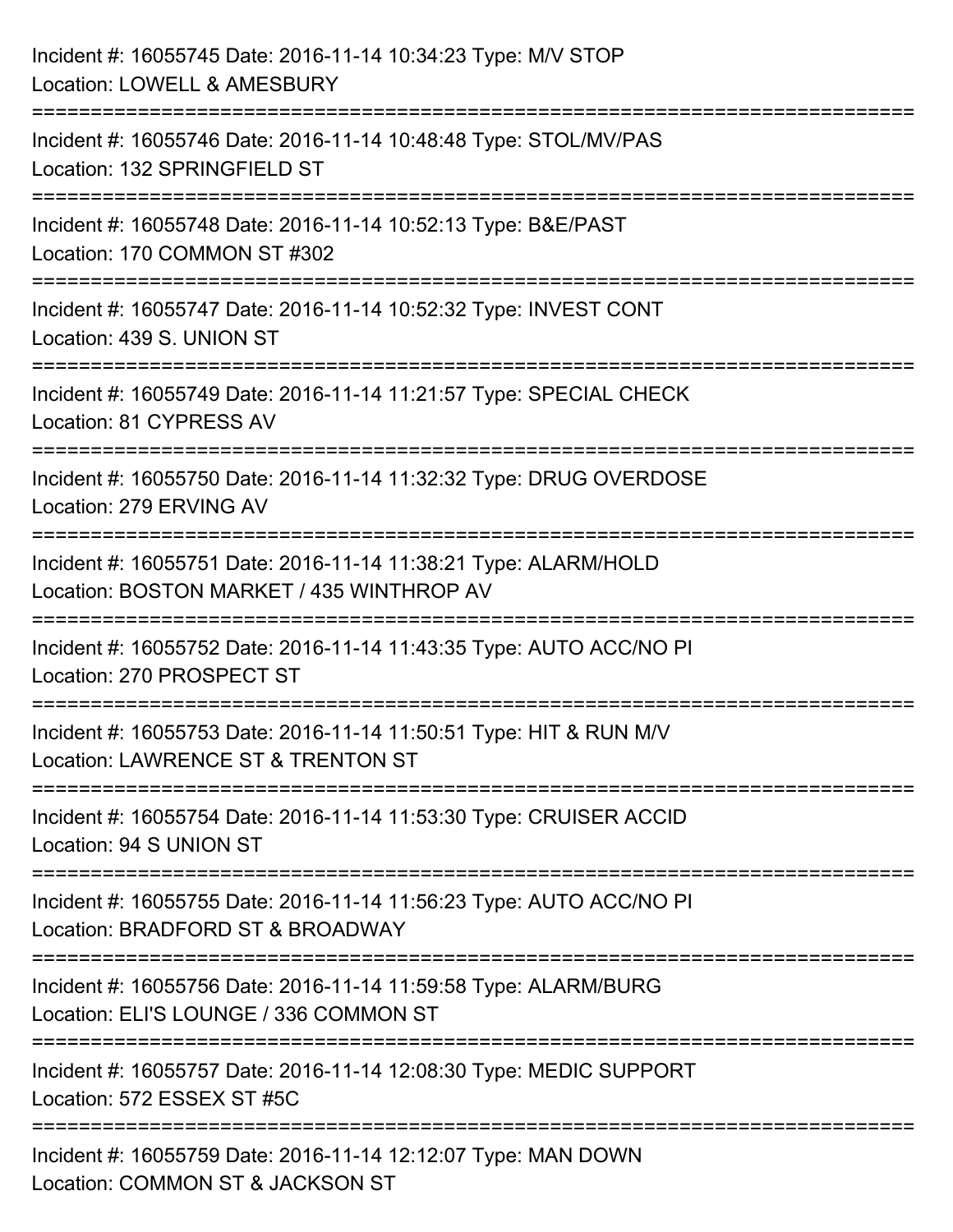| Incident #: 16055758 Date: 2016-11-14 12:12:47 Type: ALARM/BURG<br>Location: 12 SARGENT ST FL 2                                                               |
|---------------------------------------------------------------------------------------------------------------------------------------------------------------|
| Incident #: 16055760 Date: 2016-11-14 12:17:02 Type: ALARM/BURG<br>Location: GLAMOUR BOUTIQUE / 165 LAWRENCE ST                                               |
| Incident #: 16055761 Date: 2016-11-14 12:21:08 Type: KEEP PEACE<br>Location: 183 PARKER ST<br>.-----------------------------------                            |
| Incident #: 16055762 Date: 2016-11-14 12:25:29 Type: FRAUD<br>Location: 42 BRADFORD ST                                                                        |
| Incident #: 16055763 Date: 2016-11-14 12:34:16 Type: M/V STOP<br>Location: 121 ESSEX ST                                                                       |
| Incident #: 16055764 Date: 2016-11-14 12:37:42 Type: M/V STOP<br>Location: 32 MANCHESTER ST                                                                   |
| Incident #: 16055765 Date: 2016-11-14 12:48:50 Type: A&B PAST<br>Location: 150 ARLINGTON ST                                                                   |
| Incident #: 16055766 Date: 2016-11-14 12:53:20 Type: 209A/SERVE<br>Location: 93 SPRINGFIELD ST                                                                |
| Incident #: 16055767 Date: 2016-11-14 12:58:27 Type: M/V STOP<br>Location: 9488WR / 469 BROADWAY                                                              |
| Incident #: 16055768 Date: 2016-11-14 13:04:13 Type: COURT DOC SERVE<br>Location: 116 WATER ST                                                                |
| :=================================<br>----------------------------<br>Incident #: 16055769 Date: 2016-11-14 13:07:05 Type: M/V STOP<br>Location: 205 BROADWAY |
| Incident #: 16055770 Date: 2016-11-14 13:12:36 Type: 209A/SERVE<br>Location: 12 MAPLE ST                                                                      |
| Incident #: 16055771 Date: 2016-11-14 13:14:28 Type: GENERAL SERV<br>Location: MERRIMACK PAPER / null                                                         |
| Incident #: 16055772 Date: 2016-11-14 13:20:08 Type: COURT DOC SERVE<br>Location: 64 ARLINGTON ST                                                             |

===========================================================================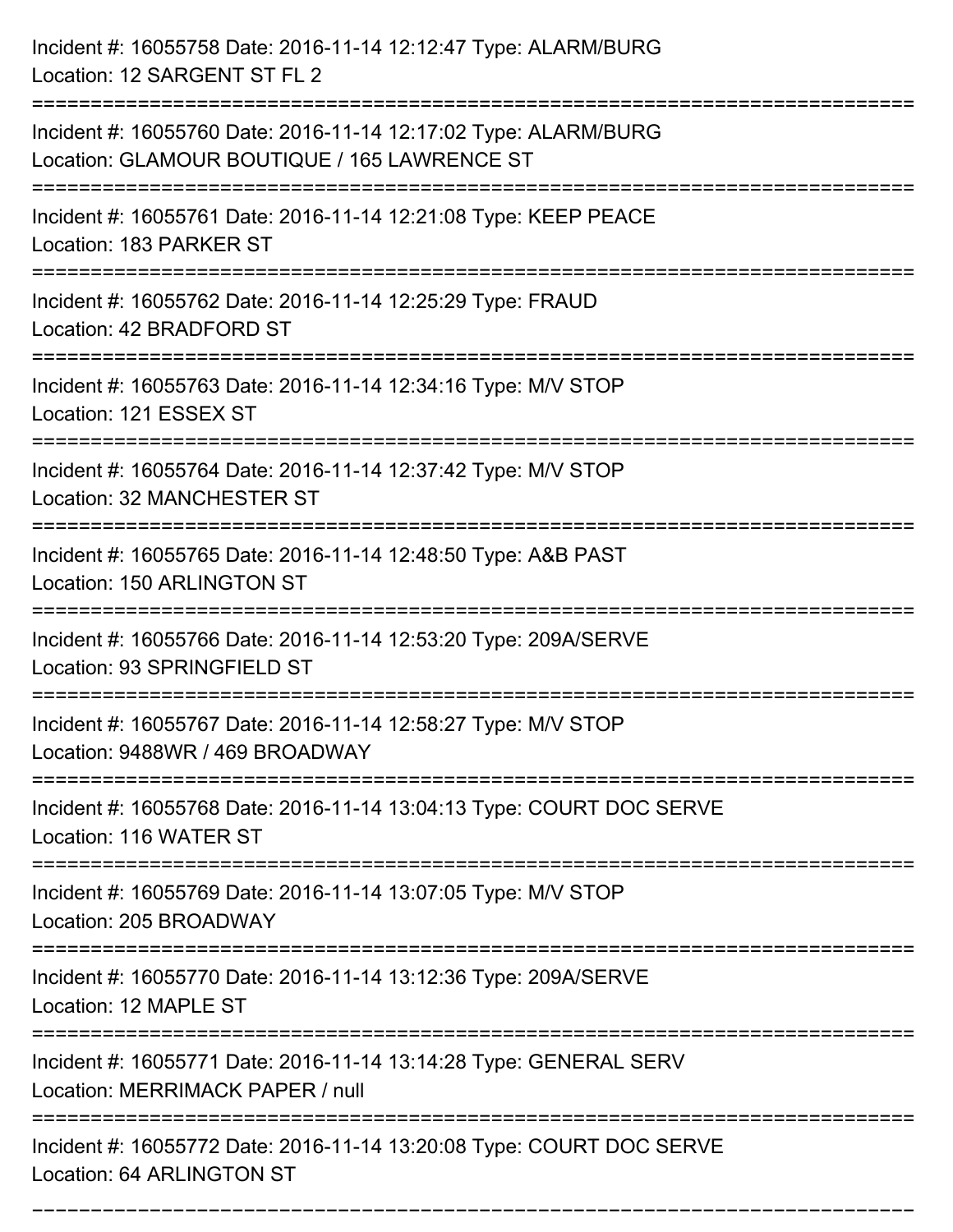| Incident #: 16055773 Date: 2016-11-14 13:21:26 Type: CK WELL BEING<br>Location: AVON ST & JACKSON ST<br>:=====================                                    |
|-------------------------------------------------------------------------------------------------------------------------------------------------------------------|
| Incident #: 16055775 Date: 2016-11-14 13:33:14 Type: STOLEN PROP<br>Location: 28 BIRCH ST                                                                         |
| Incident #: 16055774 Date: 2016-11-14 13:33:16 Type: SUS PERS/MV<br>Location: 50 BROADWAY<br>================                                                     |
| Incident #: 16055776 Date: 2016-11-14 13:35:07 Type: COURT DOC SERVE<br>Location: 7 RESERVOIR TER                                                                 |
| Incident #: 16055777 Date: 2016-11-14 13:39:37 Type: COURT DOC SERVE<br>Location: 430 CANAL ST<br>----------------------------------<br>========================= |
| Incident #: 16055778 Date: 2016-11-14 13:43:44 Type: THREATS<br>Location: 59 JACKSON ST                                                                           |
| Incident #: 16055779 Date: 2016-11-14 13:47:10 Type: SEIZED PROP<br>Location: 537 S BROADWAY<br>==================================                                |
| Incident #: 16055780 Date: 2016-11-14 13:52:01 Type: A&B PAST<br>Location: PARTHUM SCHOOL / 255 E HAVERHILL ST                                                    |
| Incident #: 16055781 Date: 2016-11-14 13:52:55 Type: GUN CALL<br>Location: MARKET BASKET / 700 ESSEX ST                                                           |
| Incident #: 16055782 Date: 2016-11-14 13:54:33 Type: UNWANTEDGUEST<br>Location: 2 RIVERVIEW PL                                                                    |
| Incident #: 16055783 Date: 2016-11-14 14:00:42 Type: SEIZED PROP<br>Location: GUILMETTE SCHOOL / 80 BODWELL ST                                                    |
| Incident #: 16055784 Date: 2016-11-14 14:10:15 Type: INVEST CONT<br>Location: 107 SUMMER ST                                                                       |
| Incident #: 16055785 Date: 2016-11-14 14:20:43 Type: GENERAL SERV<br>Location: 264 LOWELL ST                                                                      |
| Incident #: 16055786 Date: 2016-11-14 14:26:15 Type: M/V STOP<br>Location: 123 LAWRENCE ST                                                                        |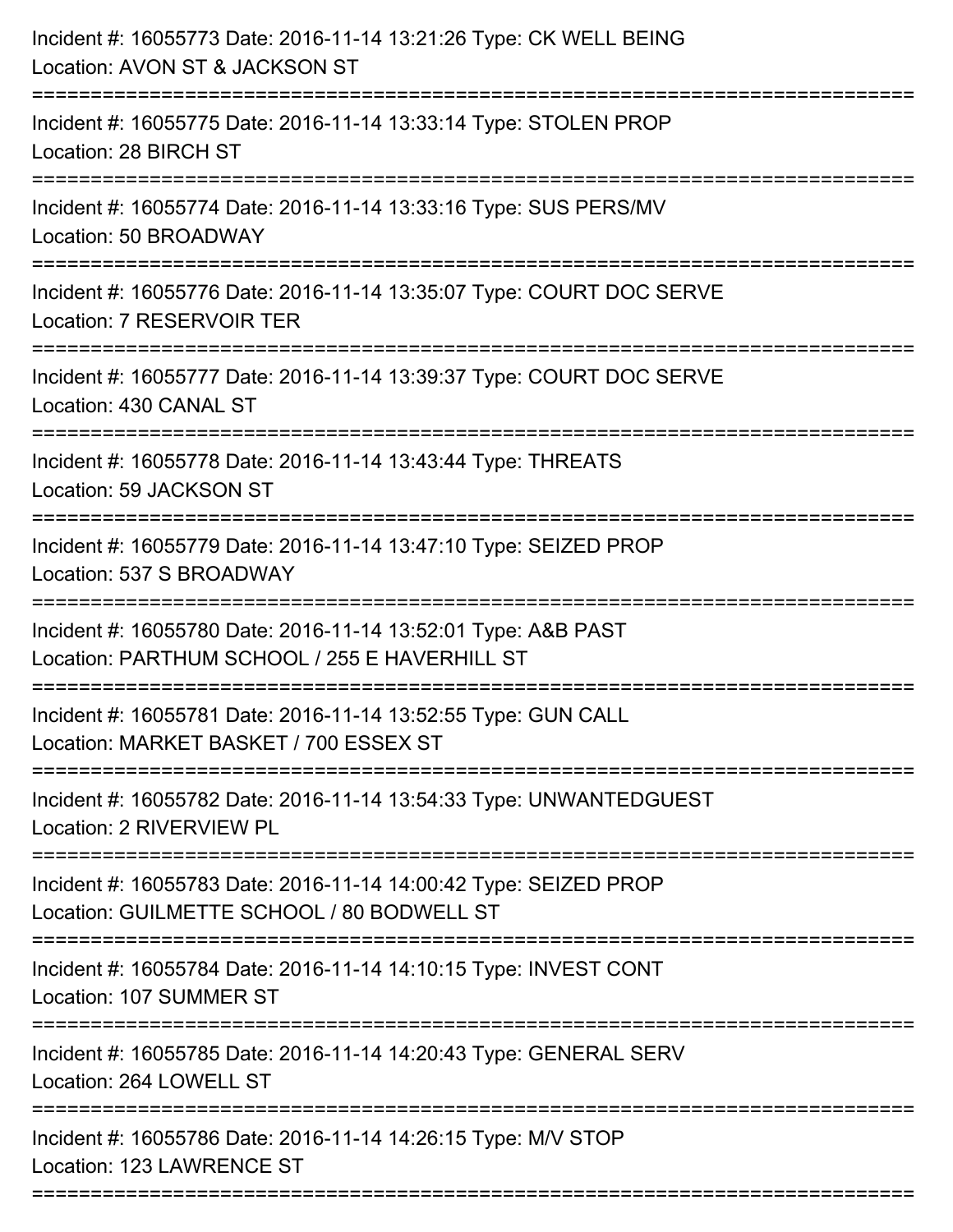| Location: BROADWAY NAILS / BROADWAY & TREMONT                                                                                                                              |
|----------------------------------------------------------------------------------------------------------------------------------------------------------------------------|
| Incident #: 16055787 Date: 2016-11-14 14:29:04 Type: CK WELL BEING<br>Location: 31 JACKSON ST #1B                                                                          |
| Incident #: 16055788 Date: 2016-11-14 14:30:02 Type: COURT TIME<br>Location: 2 APPLETON ST                                                                                 |
| Incident #: 16055790 Date: 2016-11-14 14:58:09 Type: M/V STOP<br>Location: 176 PROSPECT ST                                                                                 |
| Incident #: 16055791 Date: 2016-11-14 15:06:32 Type: COURT DOC SERVE<br>Location: PEMBERTON PARK / null                                                                    |
| Incident #: 16055792 Date: 2016-11-14 15:19:14 Type: M/V STOP<br>Location: ESSEX ST & NEWBURY ST                                                                           |
| Incident #: 16055793 Date: 2016-11-14 15:31:15 Type: INVEST CONT<br>Location: 107 SUMMER ST                                                                                |
| Incident #: 16055794 Date: 2016-11-14 15:36:18 Type: LOST PROPERTY<br>Location: 10 LEXINGTON ST #3                                                                         |
| Incident #: 16055795 Date: 2016-11-14 15:39:57 Type: SUS PERS/MV<br>Location: 51 SPRINGFIELD ST                                                                            |
| -------------------------------------<br>===========================<br>Incident #: 16055796 Date: 2016-11-14 15:52:13 Type: M/V STOP<br>Location: BROADWAY & HAVERHILL ST |
| Incident #: 16055797 Date: 2016-11-14 15:53:05 Type: M/V STOP<br>Location: BOXFORD ST & WINTHROP AV                                                                        |
| Incident #: 16055798 Date: 2016-11-14 15:56:57 Type: GENERAL SERV<br>Location: 90 LOWELL ST                                                                                |
| Incident #: 16055799 Date: 2016-11-14 16:02:12 Type: M/V STOP<br>Location: BROADWAY & HAVERHILL ST                                                                         |
| Incident #: 16055800 Date: 2016-11-14 16:03:16 Type: M/V STOP<br>Location: ABBOTT ST & FOSTER ST                                                                           |

Incident #: 16055801 Date: 2016 11 14 16:20:17 Type: ALARM/HOLD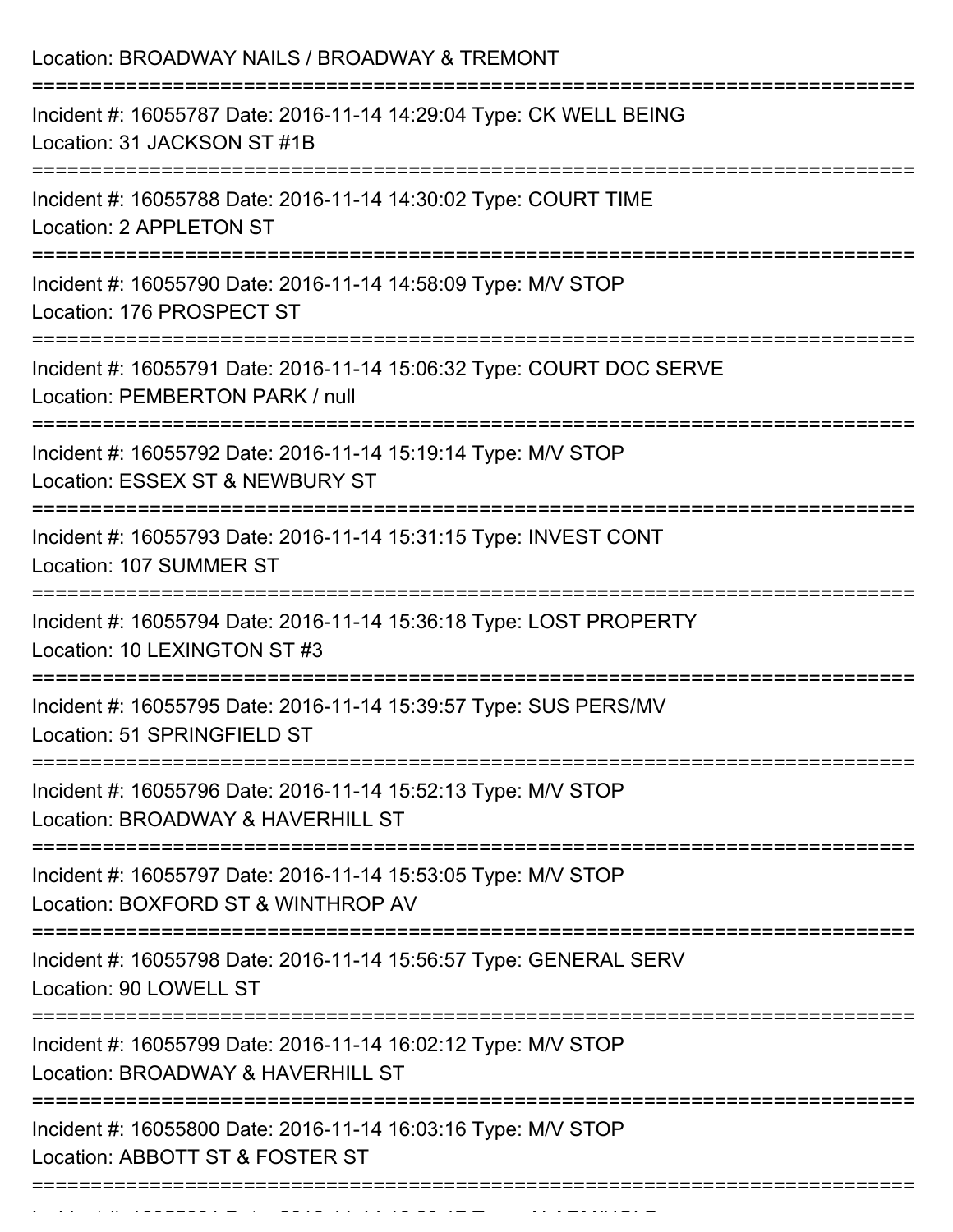| Incident #: 16055803 Date: 2016-11-14 16:27:33 Type: MISSING PERS<br>Location: 108 WATER ST FL 1<br>Incident #: 16055802 Date: 2016-11-14 16:28:18 Type: KEEP PEACE<br>Location: 95 FARNHAM ST<br>Incident #: 16055804 Date: 2016-11-14 16:31:16 Type: DRUG VIO<br>Location: 13 MONMOUTH ST<br>Incident #: 16055805 Date: 2016-11-14 16:32:43 Type: AUTO ACC/NO PI<br><b>Location: FALLS BRIDGE</b><br>Incident #: 16055806 Date: 2016-11-14 16:43:08 Type: WARRANT SERVE<br>Location: 205 BROADWAY<br>Incident #: 16055807 Date: 2016-11-14 17:11:40 Type: GENERAL SERV<br>Location: 353 ELM ST<br>Incident #: 16055808 Date: 2016-11-14 17:16:15 Type: AUTO ACC/UNK PI<br>Location: INMAN ST & S BROADWAY<br>Incident #: 16055809 Date: 2016-11-14 17:18:10 Type: B&E/PAST<br>Location: 10 CAMBRIDGE ST<br>Incident #: 16055810 Date: 2016-11-14 17:30:17 Type: M/V STOP<br>Location: LAWRENCE ST & OAK ST<br>Incident #: 16055812 Date: 2016-11-14 17:32:11 Type: GENERAL SERV<br>Location: 342 JACKSON ST<br>Incident #: 16055811 Date: 2016-11-14 17:33:58 Type: M/V STOP<br>Location: HAVERHILL ST & RESERVOIR ST<br>Incident #: 16055813 Date: 2016-11-14 17:34:16 Type: DISTURBANCE<br>Location: ALBION ST & AVON ST<br>Incident #: 16055814 Date: 2016-11-14 17:45:51 Type: M/V STOP<br>Location: ALLSTON ST & HIGH ST | Location: UNITED AUTO BODY / 29 CARVER ST |
|---------------------------------------------------------------------------------------------------------------------------------------------------------------------------------------------------------------------------------------------------------------------------------------------------------------------------------------------------------------------------------------------------------------------------------------------------------------------------------------------------------------------------------------------------------------------------------------------------------------------------------------------------------------------------------------------------------------------------------------------------------------------------------------------------------------------------------------------------------------------------------------------------------------------------------------------------------------------------------------------------------------------------------------------------------------------------------------------------------------------------------------------------------------------------------------------------------------------------------------------------------------------------------------------------------------------------------|-------------------------------------------|
|                                                                                                                                                                                                                                                                                                                                                                                                                                                                                                                                                                                                                                                                                                                                                                                                                                                                                                                                                                                                                                                                                                                                                                                                                                                                                                                                 |                                           |
|                                                                                                                                                                                                                                                                                                                                                                                                                                                                                                                                                                                                                                                                                                                                                                                                                                                                                                                                                                                                                                                                                                                                                                                                                                                                                                                                 |                                           |
|                                                                                                                                                                                                                                                                                                                                                                                                                                                                                                                                                                                                                                                                                                                                                                                                                                                                                                                                                                                                                                                                                                                                                                                                                                                                                                                                 |                                           |
|                                                                                                                                                                                                                                                                                                                                                                                                                                                                                                                                                                                                                                                                                                                                                                                                                                                                                                                                                                                                                                                                                                                                                                                                                                                                                                                                 |                                           |
|                                                                                                                                                                                                                                                                                                                                                                                                                                                                                                                                                                                                                                                                                                                                                                                                                                                                                                                                                                                                                                                                                                                                                                                                                                                                                                                                 |                                           |
|                                                                                                                                                                                                                                                                                                                                                                                                                                                                                                                                                                                                                                                                                                                                                                                                                                                                                                                                                                                                                                                                                                                                                                                                                                                                                                                                 |                                           |
|                                                                                                                                                                                                                                                                                                                                                                                                                                                                                                                                                                                                                                                                                                                                                                                                                                                                                                                                                                                                                                                                                                                                                                                                                                                                                                                                 |                                           |
|                                                                                                                                                                                                                                                                                                                                                                                                                                                                                                                                                                                                                                                                                                                                                                                                                                                                                                                                                                                                                                                                                                                                                                                                                                                                                                                                 |                                           |
|                                                                                                                                                                                                                                                                                                                                                                                                                                                                                                                                                                                                                                                                                                                                                                                                                                                                                                                                                                                                                                                                                                                                                                                                                                                                                                                                 |                                           |
|                                                                                                                                                                                                                                                                                                                                                                                                                                                                                                                                                                                                                                                                                                                                                                                                                                                                                                                                                                                                                                                                                                                                                                                                                                                                                                                                 |                                           |
|                                                                                                                                                                                                                                                                                                                                                                                                                                                                                                                                                                                                                                                                                                                                                                                                                                                                                                                                                                                                                                                                                                                                                                                                                                                                                                                                 |                                           |
|                                                                                                                                                                                                                                                                                                                                                                                                                                                                                                                                                                                                                                                                                                                                                                                                                                                                                                                                                                                                                                                                                                                                                                                                                                                                                                                                 |                                           |
|                                                                                                                                                                                                                                                                                                                                                                                                                                                                                                                                                                                                                                                                                                                                                                                                                                                                                                                                                                                                                                                                                                                                                                                                                                                                                                                                 |                                           |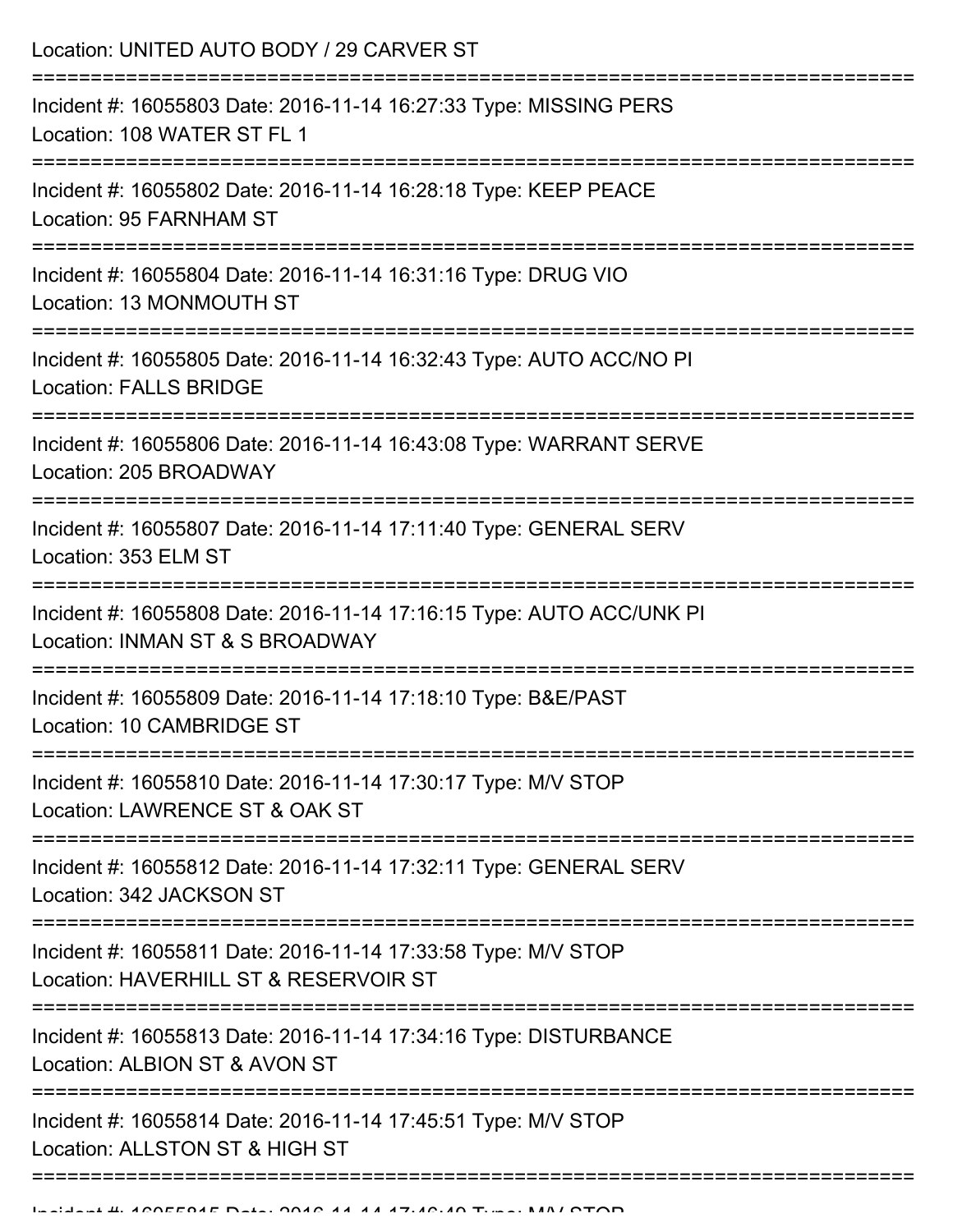| Location: COMMON ST & HAMPSHIRE ST<br>====================<br>-------------------------------                                                                                        |
|--------------------------------------------------------------------------------------------------------------------------------------------------------------------------------------|
| Incident #: 16055816 Date: 2016-11-14 17:50:54 Type: INVESTIGATION<br>Location: VALLEY'S TOWING / 150 MERRIMACK ST<br>:=======================<br>:================================= |
| Incident #: 16055817 Date: 2016-11-14 17:51:59 Type: M/V STOP<br>Location: 34 WATER ST                                                                                               |
| Incident #: 16055818 Date: 2016-11-14 17:53:20 Type: M/V STOP<br>Location: BROADWAY & CROSS ST                                                                                       |
| Incident #: 16055820 Date: 2016-11-14 18:05:09 Type: HARASSMENT<br>Location: 5 EUTAW ST                                                                                              |
| Incident #: 16055819 Date: 2016-11-14 18:08:31 Type: M/V STOP<br>Location: CYPRESS AV & ESSEX ST                                                                                     |
| :===================<br>Incident #: 16055821 Date: 2016-11-14 18:11:54 Type: M/V STOP<br>Location: APPLETON ST & ESSEX ST                                                            |
| Incident #: 16055822 Date: 2016-11-14 18:16:58 Type: M/V STOP<br>Location: BROADWAY & COMMON ST                                                                                      |
| Incident #: 16055823 Date: 2016-11-14 18:17:50 Type: M/V STOP<br><b>Location: CROSS ST</b>                                                                                           |
| Incident #: 16055824 Date: 2016-11-14 18:34:39 Type: M/V STOP<br>Location: BROADWAY & PARK ST                                                                                        |
| Incident #: 16055825 Date: 2016-11-14 18:45:49 Type: INVESTIGATION<br>Location: 90 LOWELL ST                                                                                         |
| Incident #: 16055826 Date: 2016-11-14 18:53:55 Type: MEDIC SUPPORT<br>Location: 101 S BOWDOIN ST                                                                                     |
| Incident #: 16055827 Date: 2016-11-14 18:57:15 Type: DRUG OVERDOSE<br>Location: CENTRAL BRIDGE / 0 MERRIMACK ST                                                                      |
| Incident #: 16055828 Date: 2016-11-14 19:00:30 Type: ALARMS<br>Location: LFD / AMES ST & BUTLER ST                                                                                   |
| Incident #: 16055829 Date: 2016-11-14 19:08:21 Type: M/V STOP                                                                                                                        |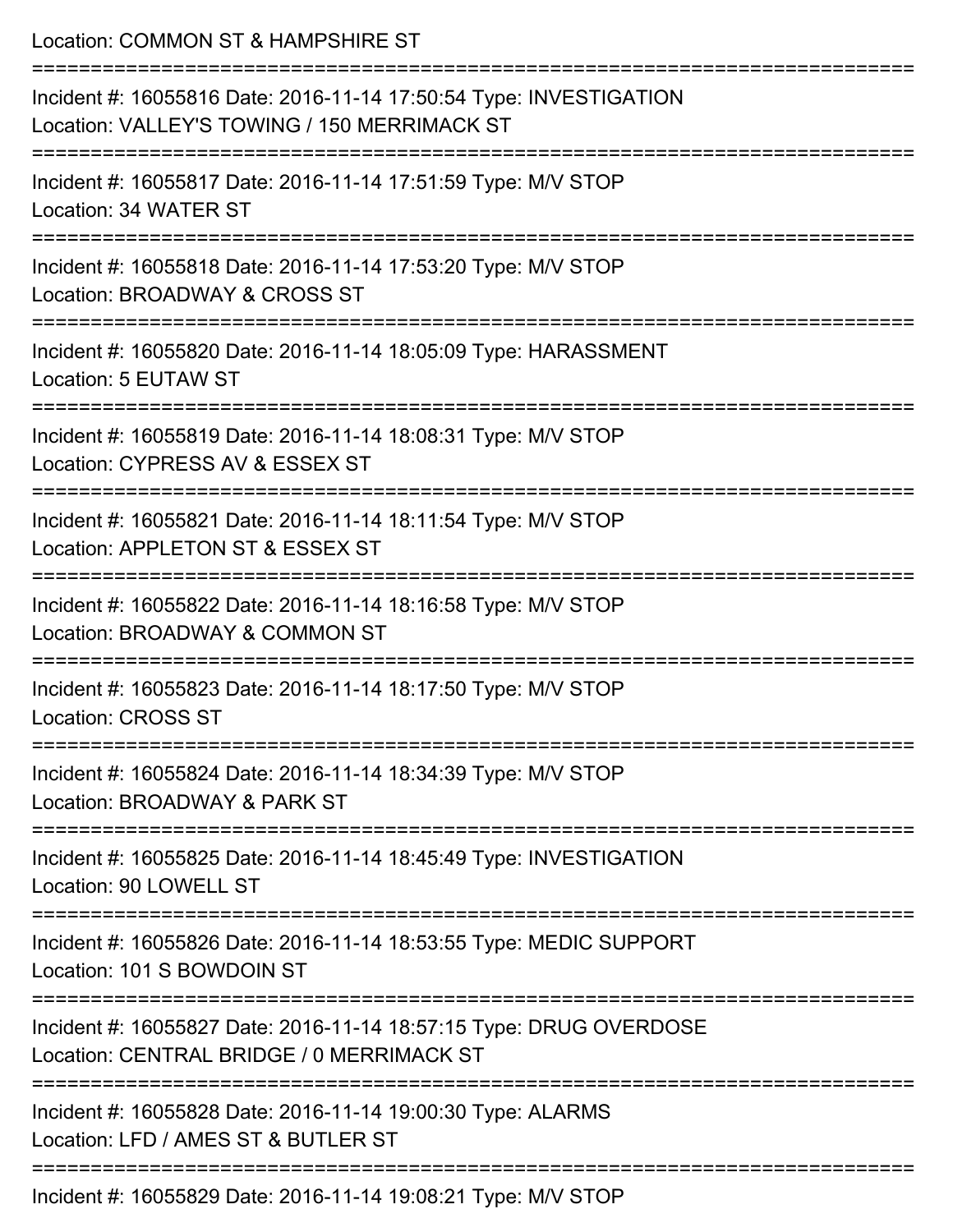| Incident #: 16055830 Date: 2016-11-14 19:12:24 Type: AUTO ACC/PED<br>Location: PARK ST & WILLOW ST                      |
|-------------------------------------------------------------------------------------------------------------------------|
| Incident #: 16055831 Date: 2016-11-14 19:13:01 Type: DOMESTIC/PROG<br>Location: 65 BROOK ST                             |
| Incident #: 16055832 Date: 2016-11-14 19:21:48 Type: M/V STOP<br>Location: 201 HAVERHILL ST                             |
| Incident #: 16055833 Date: 2016-11-14 19:27:33 Type: DISTURBANCE<br>Location: 137 LAWRENCE ST #A FL A                   |
| Incident #: 16055834 Date: 2016-11-14 19:42:57 Type: AUTO ACC/PED<br>Location: LAWRENCE GENERAL HOSPITAL / 1 GENERAL ST |
| Incident #: 16055835 Date: 2016-11-14 19:48:01 Type: THREATS<br>Location: 66 FLORAL ST                                  |
| Incident #: 16055836 Date: 2016-11-14 19:51:50 Type: SUS PERS/MV<br>Location: 16 PORTLAND ST<br>===========             |
| Incident #: 16055837 Date: 2016-11-14 20:02:17 Type: M/V STOP<br>Location: AMESBURY ST & HAVERHILL ST                   |
| Incident #: 16055838 Date: 2016-11-14 20:03:41 Type: INVEST CONT<br>Location: 106 BERKLEY                               |
| Incident #: 16055839 Date: 2016-11-14 20:47:23 Type: NOISE ORD<br>Location: MYRTLE ST & SARATOGA ST                     |
| Incident #: 16055840 Date: 2016-11-14 21:00:54 Type: INVEST CONT<br>Location: 63 AMES ST                                |
| Incident #: 16055841 Date: 2016-11-14 21:01:53 Type: MEDIC SUPPORT<br>Location: 183 JACKSON ST                          |
| Incident #: 16055842 Date: 2016-11-14 21:02:38 Type: SHOTS FIRED<br>Location: 38 STORROW ST                             |
| Incident #: 16055843 Date: 2016-11-14 21:14:35 Type: DISTURBANCE                                                        |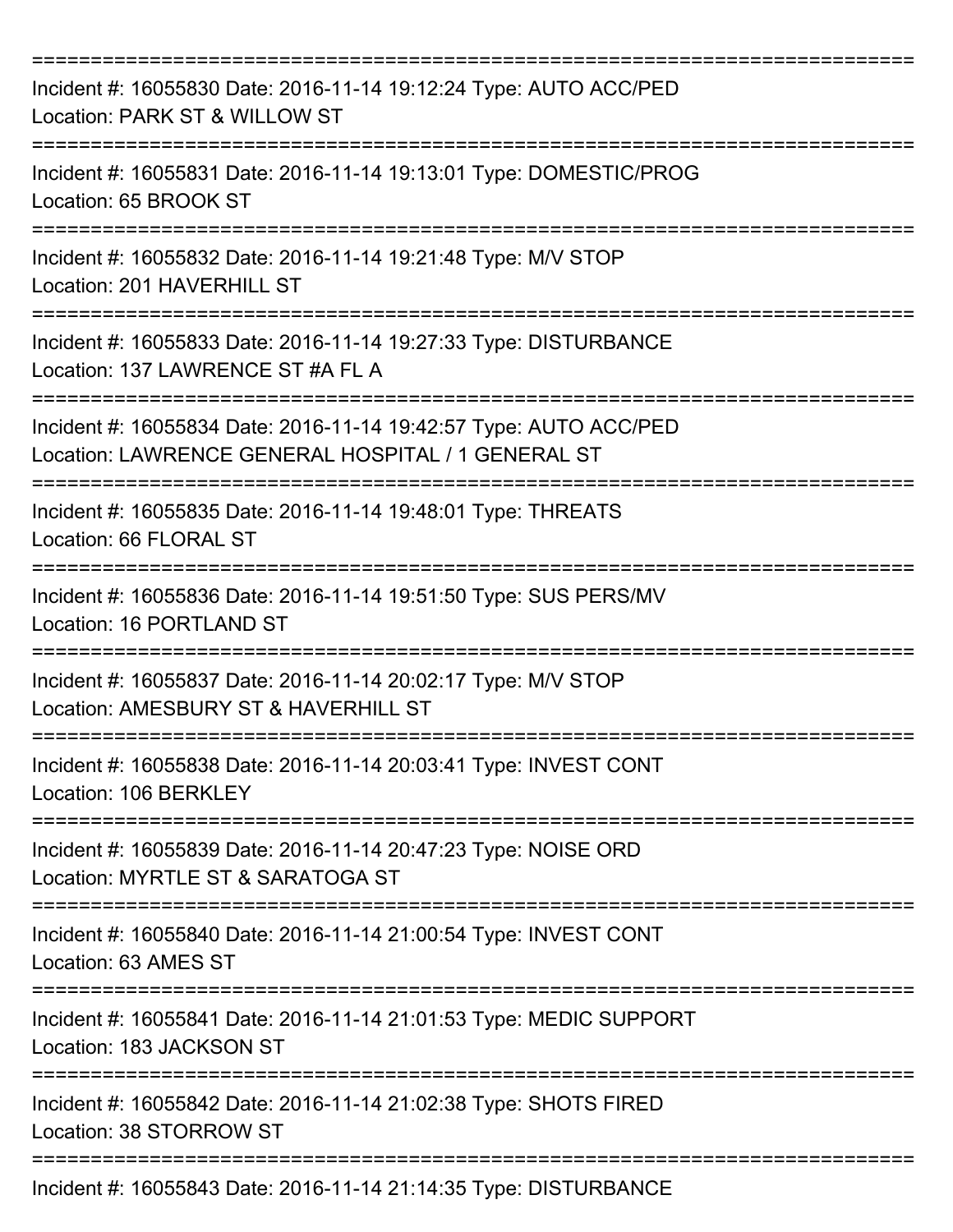| Incident #: 16055844 Date: 2016-11-14 21:22:35 Type: DRUG OVERDOSE<br>Location: 109 UNION ST                 |
|--------------------------------------------------------------------------------------------------------------|
| Incident #: 16055845 Date: 2016-11-14 21:42:43 Type: M/V STOP<br>Location: 454 AMES ST                       |
| Incident #: 16055846 Date: 2016-11-14 21:48:23 Type: M/V STOP<br>Location: AMESBURY ST & HAVERHILL ST        |
| Incident #: 16055847 Date: 2016-11-14 21:50:49 Type: M/V STOP<br>Location: ANDOVER ST & FOSTER ST            |
| Incident #: 16055848 Date: 2016-11-14 22:01:43 Type: WARRANT SERVE<br>Location: MCDONALDS / 599 ANDOVER ST   |
| Incident #: 16055849 Date: 2016-11-14 22:06:14 Type: SUS PERS/MV<br>Location: BROADWAY & PARK ST             |
| Incident #: 16055850 Date: 2016-11-14 22:28:20 Type: M/V STOP<br>Location: HAVERHILL ST & LAWRENCE ST        |
| Incident #: 16055851 Date: 2016-11-14 22:31:57 Type: NOISE ORD<br>Location: 64 PLEASANT ST                   |
| Incident #: 16055852 Date: 2016-11-14 22:36:51 Type: MISSING PERS<br>Location: DUNKIN DONUTS / 50 S BROADWAY |
| Incident #: 16055853 Date: 2016-11-14 22:37:50 Type: SUS PERS/MV<br><b>Location: WATER ST</b>                |
| Incident #: 16055854 Date: 2016-11-14 22:48:55 Type: SUS PERS/MV<br>Location: 151 OXFORD ST FL 1             |
| Incident #: 16055855 Date: 2016-11-14 23:01:26 Type: INVEST CONT<br><b>Location: 66 BENNINGTON ST</b>        |
| Incident #: 16055856 Date: 2016-11-14 23:10:42 Type: ALARM/BURG<br>Location: DEMOULAS MARKET / 700 ESSEX ST  |
| Incident #: 16055857 Date: 2016-11-14 23:37:06 Type: SUS PERS/MV                                             |

 $L$ .... $F$ I $\wedge$ meri $\wedge$ meri $\wedge$ meri $\wedge$ meri $\wedge$ meri $\wedge$ meri $\wedge$ meri $\wedge$ meri $\wedge$ meri $\wedge$ meri $\wedge$ meri $\wedge$ meri $\wedge$ meri $\wedge$ meri $\wedge$ meri $\wedge$ meri $\wedge$ meri $\wedge$ meri $\wedge$ meri $\wedge$ meri $\wedge$ meri $\wedge$ meri $\wedge$ meri $\w$